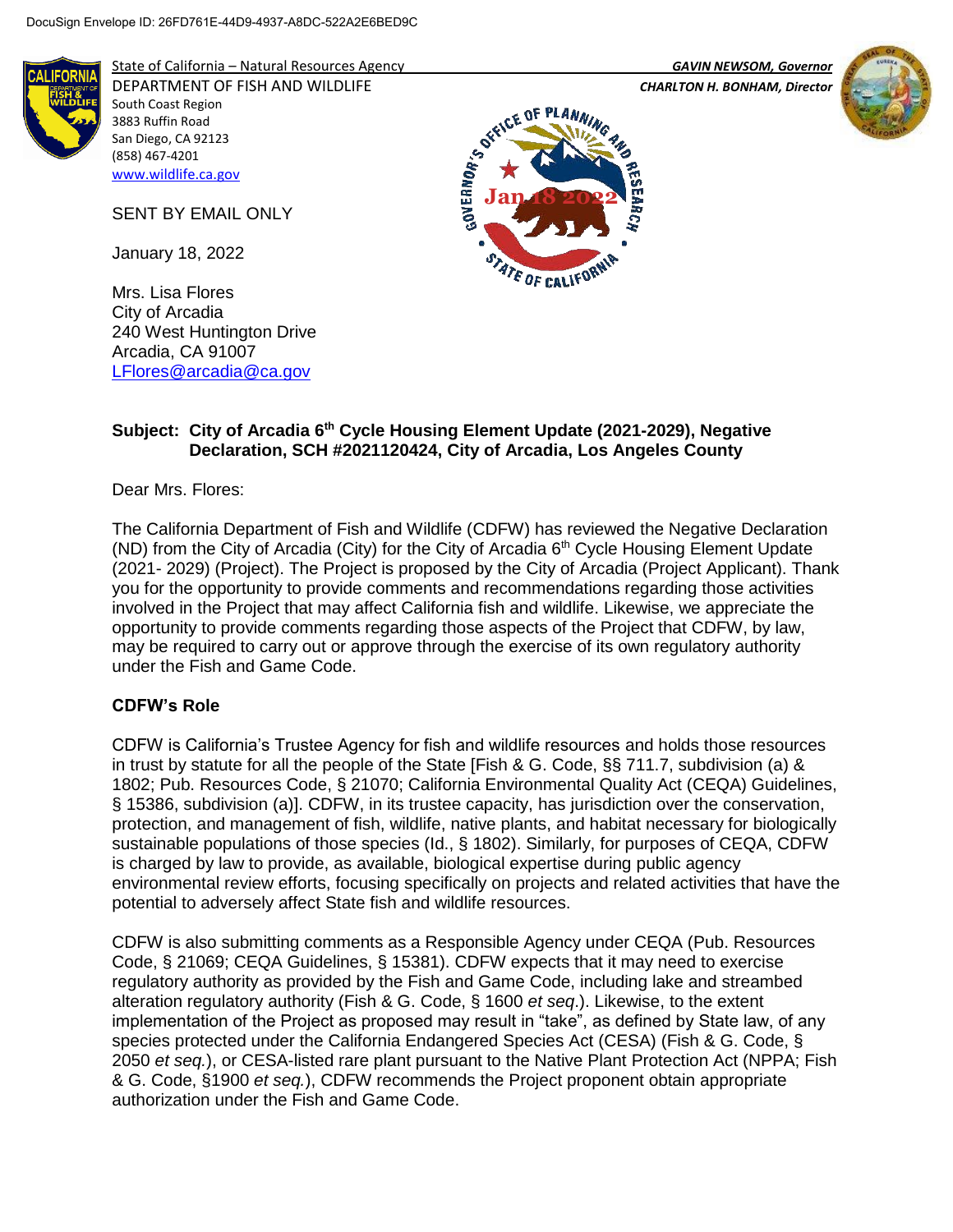Mrs. Lisa Flores City of Arcadia January 18, 2022 Page 2 of 17

# **Project Description and Summary**

**Objective:** The Project proposes a 6<sup>th</sup> cycle housing element update (HEU) as a comprehensive update to the City's  $5<sup>th</sup>$  cycle housing element. The HEU sets reasonable goals, objectives, policies, and programs to achieve future housing needs for the City. The southern California Association of Governments (SCAG) Regional Housing Needs Assessment (RHNA) allocation for the City identified a housing need of 3,214 units. The 3,214 units allocated to the City will be divided into the following categories: 1,102 very low-income units, 570 low-income units, 605 moderate-income units, and 937 above moderate-income units. The City intends to utilize pipeline projects, residentially zoned areas, accessory dwelling units (ADUs), and focus areas to accommodate the RHNA allocation. The City has identified 751 parcels that could provide land towards 1,087 units for pipeline projects, 1,091 residentially zoned units, 296 ADUs, and 4,748 non-residentially zoned units. The HEU has identified 6 focus areas that could provide 4,748 units for future housing development. Lastly, there is no physical development, construction, or other ground disturbance activity proposed in the HEU. Adoption of the HEU does not approve any future housing developments.

**Location:** The Project will encompass the entire City of Arcadia, located in the northwest portion of the San Gabriel Valley, within Los Angeles County. The City spans approximately 11.1 square miles. The City of Arcadia is bounded by the City of Sierra Madre to the north, City of Monrovia to the east, City of Pasadena to the west, and City of Temple City to the south.

## **Comments and Recommendations**

CDFW offers the comments and recommendations below to assist the City in adequately identifying, avoiding, and/or mitigating the Project's significant, or potentially significant impacts on fish and wildlife (biological) resources. CDFW recommends the measures or revisions below be included in a science-based monitoring program that contains adaptive management strategies as part of the Project's CEQA mitigation, monitoring and reporting program (Pub. Resources Code, § 21081.6; CEQA Guidelines, § 15097).

## **Specific Comments**

## **Comment #1: Impacts on Least Bell's Vireo**

**Issue:** CDFW is concerned the Project could impact least Bell's vireo (*Vireo bellii pusillus*), an Endangered Species Act (ESA)-listed and CESA-listed species. The ND does not provide a measure to address least Bell's vireo within the Project site.

**Specific Impacts:** Future housing development during least Bell's vireo breeding and nesting season could result in nest abandonment, reproductive suppression, or incidental loss of fertile eggs or nestlings. Additionally, the Project could result in loss of occupied habitat supporting least Bell's vireo.

**Why impacts would occur:** Least Bell's vireo habitat requirements include dense shrubs, small trees, and a water source such as a river or stream. The Arcadia Golf Course and the Peck Road Water Conservation Park both have suitable vegetation that can be utilized by least Bell's vireo. Furthermore, the Flood Control Basin can serve as a water source for least Bell's vireo. According to the [California Natural Diversity Database \(CNDDB\),](https://wildlife.ca.gov/Data/CNDDB) observations of least Bell's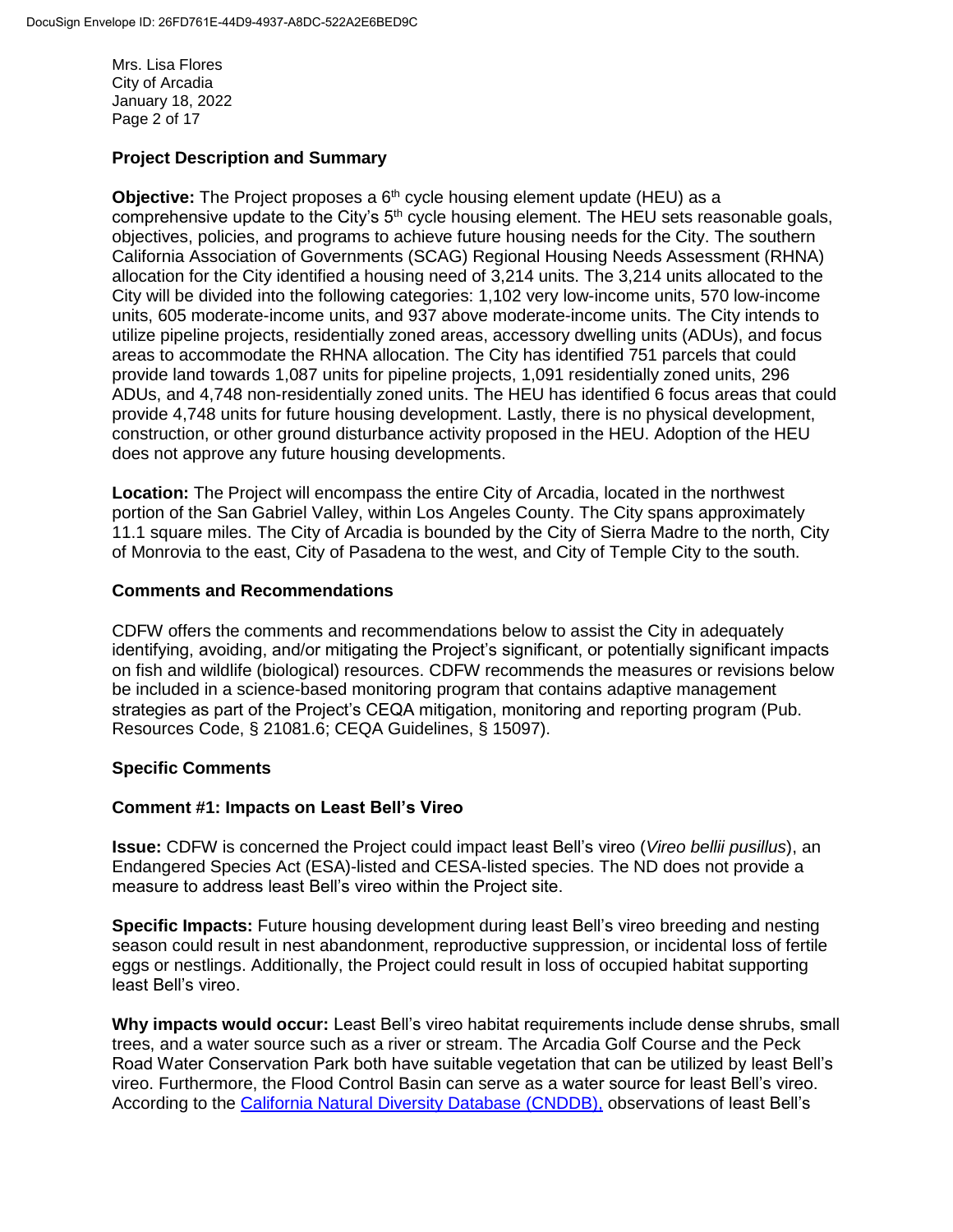Mrs. Lisa Flores City of Arcadia January 18, 2022 Page 3 of 17

vireo have been recorded adjacent to the Arcadia Golf Course (CDFW 2022e). The Arcadia Golf Course has been identified as a focus area for future housing development facilitated by the HEU. Development of the Arcadia Golf Course for future housing projects can result in impacts to least Bell's vireo. In addition to this focus area, removal of trees and shrubs in additional housing sites can result in direct loss of breeding and foraging habitat for least Bell's vireo. Lastly, the HEU states on page 65, "Future housing facilitated by the HEU may have the potential to impact nesting birds which have acclimated to urban life and nest and forage in the local trees and shrubs."

**Evidence impact would be significant:** There are only a few populations and breeding pairs of least Bell's vireo remaining in Los Angeles County. Project construction and activities resulting in loss of breeding pairs or nestlings or habitat supporting least Bell's vireo may result in the Project potentially causing a wildlife population to drop below self-sustaining levels; threaten to eliminate an animal community; or substantially reduce the number of restrict the range of an endangered, rare, or threatened species (CEQA Guidelines, § 15065). Accordingly, impacts on least Bell's vireo may require a mandatory finding of significance (CEQA Guidelines, § 15065).

CDFW considers adverse impacts to a species protected by CESA to be significant without mitigation under CEQA. Inadequate avoidance, minimization, and mitigation measures for impacts on the least Bell's vireo will result in the Project continuing to have a substantial adverse direct, indirect, and cumulative effect, either directly or through habitat modifications, on a wildlife species identified as special status by CDFW and USFWS.

As to CESA, take of any endangered, threatened, candidate species that results from the Project is prohibited, except as authorized by State law (Fish & G. Code, §§ 86, 2062, 2067, 2068, 2080, 2085; Cal. Code Regs., tit. 14, § 786.9). Take under ESA also includes significant habitat modification or degradation that could result in death or injury to a listed species by interfering with essential behavioral patterns such as breeding, foraging, or nesting.

## **Recommended Potentially Feasible Mitigation Measure(s)**

**Recommendation #1:** If future housing projects will impact least Bell's vireo, early consultation with CDFW is encouraged, as significant modification to a Project and mitigation measures may be required to obtain a CESA Permit. Appropriate authorization from CDFW may include an Incidental Take Permit or a Consistency Determination in certain circumstances, among other options [Fish & G. Code, §§ 2080.1, 2081, subds. (b) and (c)].

**Recommendation #2:** Take under the ESA also includes significant habitat modification or degradation that could result in death or injury to a listed species by interfering with essential behavioral patterns such as breeding, foraging, or nesting. CDFW recommends consultation with the USFWS, in order to comply with ESA, is advised well in advance of any grounddisturbing activities and/or vegetation removal that may impact least Bell's vireo.

**Mitigation Measure #1:** CDFW recommends the ND include a measure whereby future housing development projects should conduct least Bell's vireo surveys to determine presence/absence on future housing sites. Future project proponents should retain a qualified biologist to conduct protocol surveys for least Bell's vireo. The qualified biologist should conduct surveys according to [USFWS Least Bell's Vireo Survey Guidelines](https://www.fws.gov/ventura/docs/species/protocols/lbv/leastbellsvireo_survey-guidelines.pdf) (USFWS 2001). All potential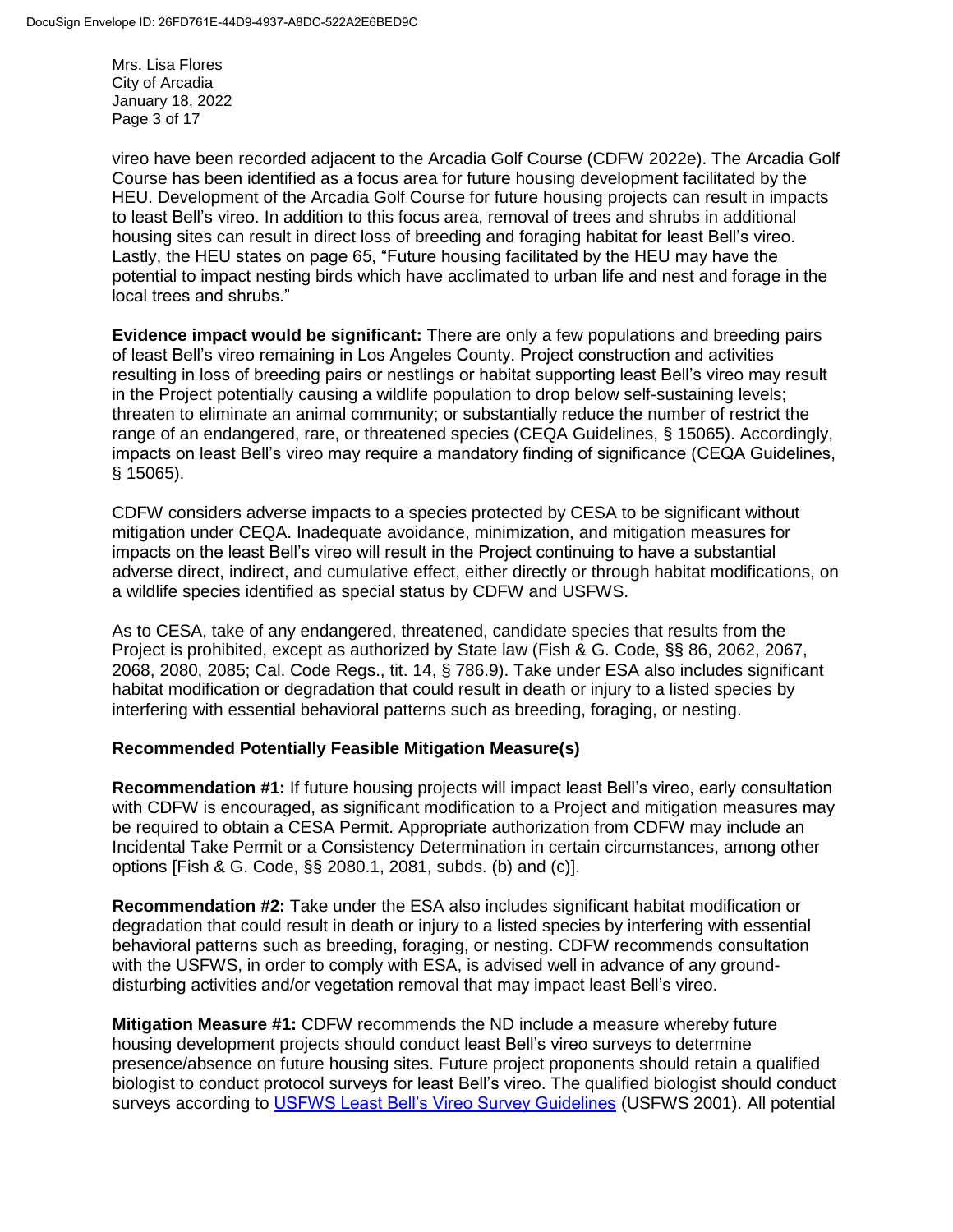Mrs. Lisa Flores City of Arcadia January 18, 2022 Page 4 of 17

least Bell's vireo habitat should be surveyed at least eight times during the period from April 10 through July 31. CDFW recommends CDFW and USFWS should be notified of survey findings, including negative findings, within 45 calendar days following the completion of protocol-level surveys.

**Mitigation Measure #2:** CDFW recommends all future housing developments should avoid any construction activity during nesting season. If not feasible, CDFW recommends that if future housing development occurs between January 1 through September 15, a nesting bird and raptor survey should be conducted within a 500-foot radius of the construction site, prior to any ground-disturbing activities (e.g., staging, mobilization, grading) as well as prior to any vegetation removal within the Project site. The nesting bird surveys should be conducted at appropriate nesting times and concentrate on potential roosting or perch sites. CDFW recommends the ND require future housing project proponents to require surveys be conducted by a qualified biologist no more than 7 days prior to the beginning of any Project-related activity likely to impact raptors and migratory songbirds, for the entire Project site. If Project activities are delayed or suspended for more than 7 days during the breeding season, repeat the surveys. If nesting raptors and migratory songbirds are identified, CDFW recommends the following minimum no-disturbance buffers be implemented: 300 feet around active passerine (perching birds and songbirds) nests, 500 feet around active non-listed raptor nests and 0.5 mile around active listed bird nests. These buffers should be maintained until the breeding season has ended or until a qualified biologist has determined that the birds have fledged and are no longer reliant upon the nest or parental care for survival.

It should be noted that the temporary halt of Project activities within nesting buffers during nesting season does not constitute effective mitigation for the purposes of offsetting Project impacts associated with habitat loss. Additional mitigation would be necessary to compensate for the removal of nesting habitat within the Project site based on acreage of impact and vegetation composition. Mitigation ratios should increase with the occurrence of a SSC and should further increase with the occurrence of a CESA-listed species.

## **Comment #2: Impacts on Bats**

**Issue:** The Project could impact bat species, including western mastiff bat (*Eumops perotis californicus*), pallid bat (*Antrozous pallidus*), and hoary bat (*Lasiurus cinereus*), which all are designated as Species of Special Concern (SSC). The ND does not provide a mitigation measure to address bat species within the Project site.

**Specific Impacts:** Future housing developments may have direct impacts that involves removal of trees, vegetation, and/or structures. These trees, vegetation, and/or structures may provide roosting habitat and therefore has the potential for the direct loss of bats. Indirect impacts from future housing developments may result from increased noise disturbances, human activity, dust, ground disturbing activities (e.g., staging, access, grading, excavating, drilling), and vibrations caused by heavy equipment.

**Why impacts would occur:** According to CNDDB, the pallid bat, western mastiff bat, and hoary bat have been observed within and adjacent to the Project site (CDFW 2022e). The ND does not provide biological surveys associated with the presence/absence of bat species within the Project area. Without focused surveys for bat detection, future housing development facilitated by the HEU may impact unidentified bat species within the Project area.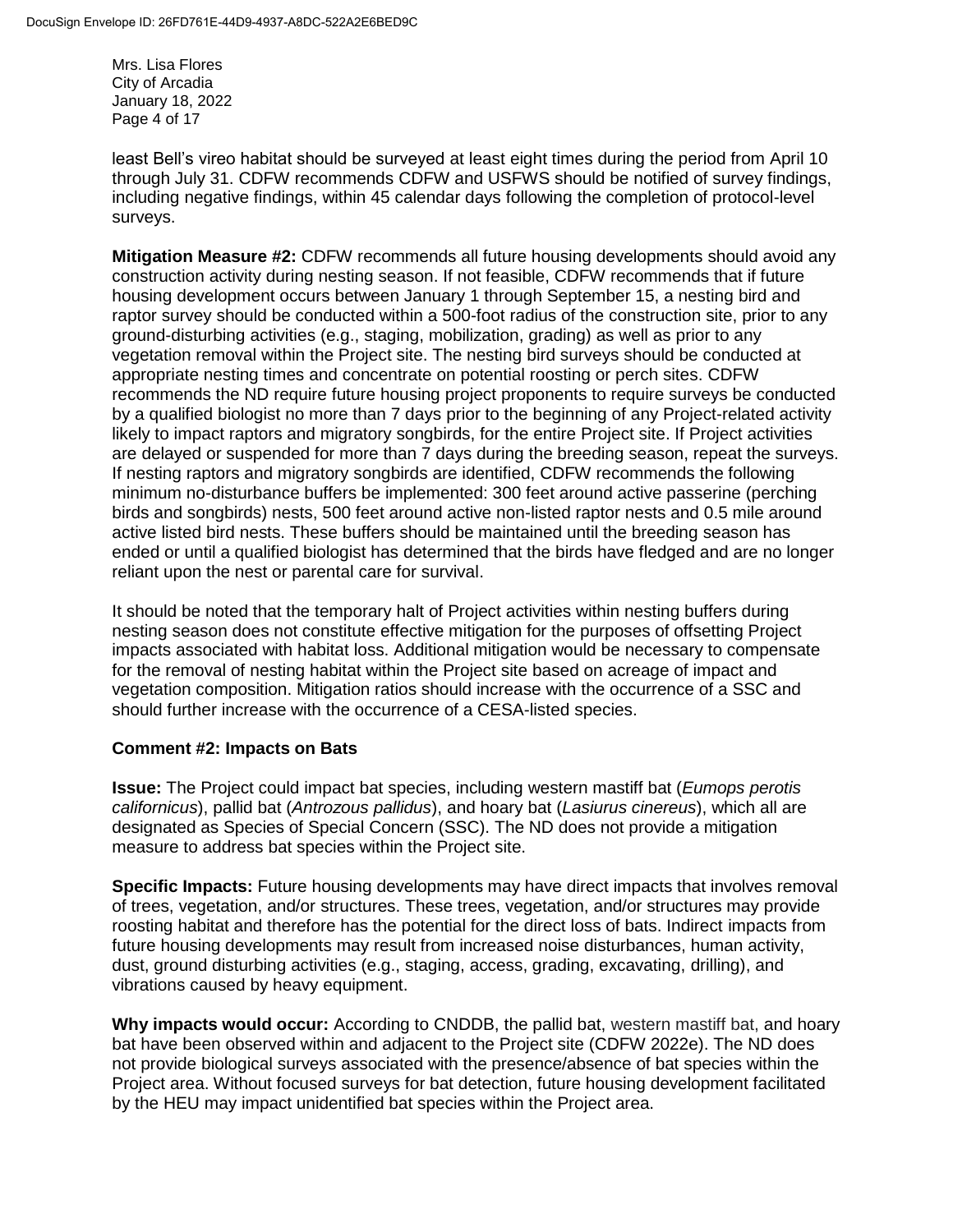Mrs. Lisa Flores City of Arcadia January 18, 2022 Page 5 of 17

In urbanized areas, bats use trees and man-made structures for daytime and nighttime roosts (Avila-Flores and Fenton 2005; Oprea et al. 2009; Remington and Cooper 2014). Trees and crevices in buildings in and adjacent to the Project site could provide roosting habitat for bats. Bats can fit into very small seams, as small as a ¼ inch. Modifications to roost sites can have significant impacts on the bats' usability of the roost and can impact the bats' fitness and survivability (Johnston et al. 2004). Extra noise, vibration, or the reconfiguration of large objects can lead to the disturbance of roosting bats which may have a negative impact on the animals. Human disturbance can also lead to a change in humidity, temperatures, or the approach to a roost that could force the animals to change their mode of egress and/or ingress to a roost. Although temporary, such disturbance can lead to the abandonment of a maternity roost (Johnston et al. 2004).

**Evidence impacts would be significant:** Bats are considered non-game mammals and are afforded protection by state law from take and/or harassment (Fish & G. Code, § 4150; Cal. Code of Regs, § 251.1). Several bat species are considered California Species of Special Concern and meet the CEQA definition of rare, threatened, or endangered species (CEQA Guidelines, § 15065). Take of SSC could require a mandatory finding of significance by the Lead Agency (CEQA Guidelines, § 15065).

### **Recommended Potentially Feasible Mitigation Measure(s):**

**Mitigation Measure #1:** CDFW recommends the ND require any future housing development that may occur near potential bat roosting habitat, require a qualified bat specialist to conduct bat surveys within these areas (plus a 100-foot buffer as access allows). These surveys should identify potential habitat that could provide daytime and/or nighttime roost sites, and any maternity roosts. CDFW recommends using acoustic recognition technology to maximize detection of bats. A discussion of survey results, including negative findings should be provided to the City. Depending on the survey results, a qualified bat specialist should discuss potentially significant effects of the Project on bats and include species specific mitigation measures to reduce impacts to below a level of significance (CEQA Guidelines, § 15125). Surveys, reporting, and preparation of robust mitigation measures by a qualified bat specialist should be completed and submitted to the City prior to any Project-related ground-disturbing activities or vegetation removal at or near locations of roosting habitat for bats.

**Mitigation Measure #2:** CDFW recommends the City include the following tree removal process as a mitigation measure for future housing developments. "If bats are not detected, but the bat specialist determines that roosting bats may be present at any time of year and could roost in trees, trees shall be pushed down using heavy machinery rather than felling it with a chainsaw. To ensure the optimum warning for any roosting bats that may still be present, trees shall be pushed lightly two to three times, with a pause of approximately 30 seconds between each nudge to allow bats to become active. The tree shall then be pushed to the ground slowly and remain in place until it is inspected by a bat specialist. Trees that are known to be bat roosts shall not be bucked or mulched immediately. A period of at least 24 hours, and preferably 48 hours, shall elapse prior to such operations to allow bats to escape."

**Mitigation Measure #3:** CDFW also recommends the City includes the following measure in the event that maternity roosts are found during surveys for future housing development projects." If maternity roosts are found, to the extent feasible, work shall be scheduled between October 1 and February 28, outside of the maternity roosting season when young bats are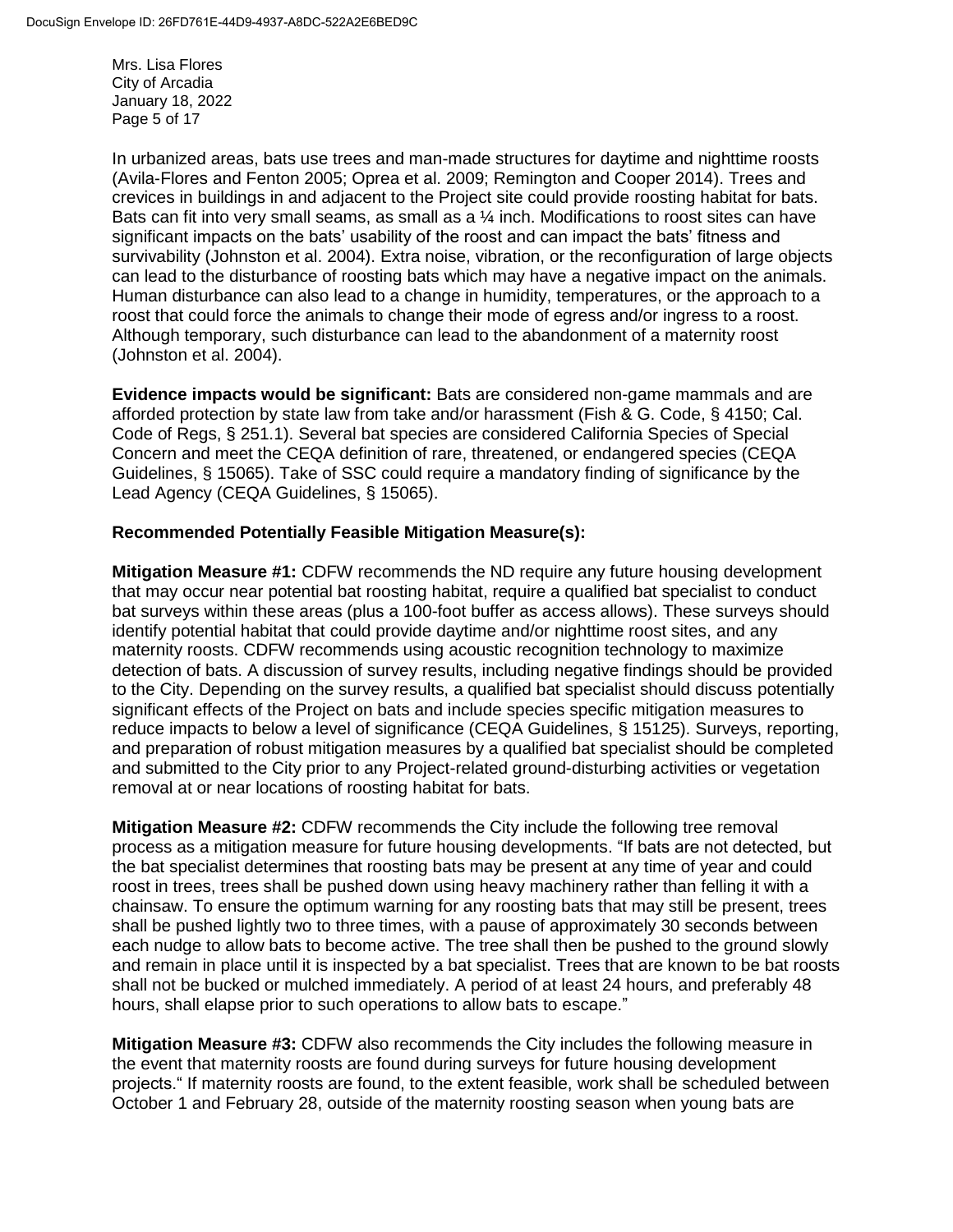Mrs. Lisa Flores City of Arcadia January 18, 2022 Page 6 of 17

present but are not yet ready to fly out of the roost (March 1 to September 30). If tree removal occurs during maternity season, trees identified as potentially supporting an active maternity roost shall be closely inspected by the bat specialist. Inspection of each tree should be no more than 7 days prior to tree disturbance to determine the presence or absence of roosting bats more precisely. Trees determined to be maternity roosts shall be left in place until the end of the maternity season. Work shall not occur within 100 feet of or directly under or adjacent to an active roost and work shall not occur between 30 minutes before sunset and 30 minutes after sunrise."

#### **Comment #3: Impacts on Aquatic Resources**

**Issue:** The ND does not provide discussion or mitigation measures that address impacts the Project may have on streams within the City.

**Specific impacts:** Future housing developments facilitated by the HEU may result in impacts to the Arcadia Wash and Santa Anita Wash.

**\Why impact would occur:** The Arcadia Wash flows through the center of the City, and the Santa Anita Wash flows along the eastern portion of the City. The Santa Anita Wash feeds into the Food Control Basin, and the Arcadia Wash feeds into the Rio Hondo River. Both washes serve as a water source for various wildlife species such as least Bell's vireo. According to the HEU, both washes also support a variety of vegetation throughout the City and several patches of native habitat in open space areas.

The two focus areas Downtown Mixed-Use and Arcadia Golf Course both have housing opportunity sites adjacent to the Santa Anita Wash. Location of housing sites is demonstrated in Exhibit 4: Map of Downtown Mixed-Use Expansion and Exhibit 13: Map of Site Inventory-Arcadia Golf Course. The focus area, Live Oak Residential Flex, has a few housing opportunity sites that are near the Arcadia Wash. Future housing development within these focus areas may result in impacts to the Arcadia Wash and Santa Anita Wash. Ground-disturbing activities and use of large machinery (e.g., skid steer, motor grader, pile driver, trencher, and crane) to grade the future housing sites, compact soils, and create trenches could result in stream bank erosion and input of excess sediment into streams. In addition, vegetation removal adjacent to streams may destabilize the ground surface and result in increased sediment, debris, and pollutant input into streams. Finally, activities such as vehicle traffic and foot traffic adjacent, within, and through streams could also contribute to stream bank erosion and disturbance of the ground surface. Erosion and excess sediment input could impact the bed, bank, and channel of streams.

**Evidence impacts would be significant:** Housing development facilitated by the HEU could impact streams which absent specific mitigation could result in alterations to the bed, bank, and channel of Arcadia Wash and Santa Anita Wash.

CDFW exercises its regulatory authority as provided by Fish and Game Code section 1600 et seq. to conserve fish and wildlife resources which includes rivers, streams, or lakes and associated plant communities. Fish and Game Code section 1602 requires any person, state or local governmental agency, or public utility to notify CDFW prior to beginning any activity that may do one or more of the following: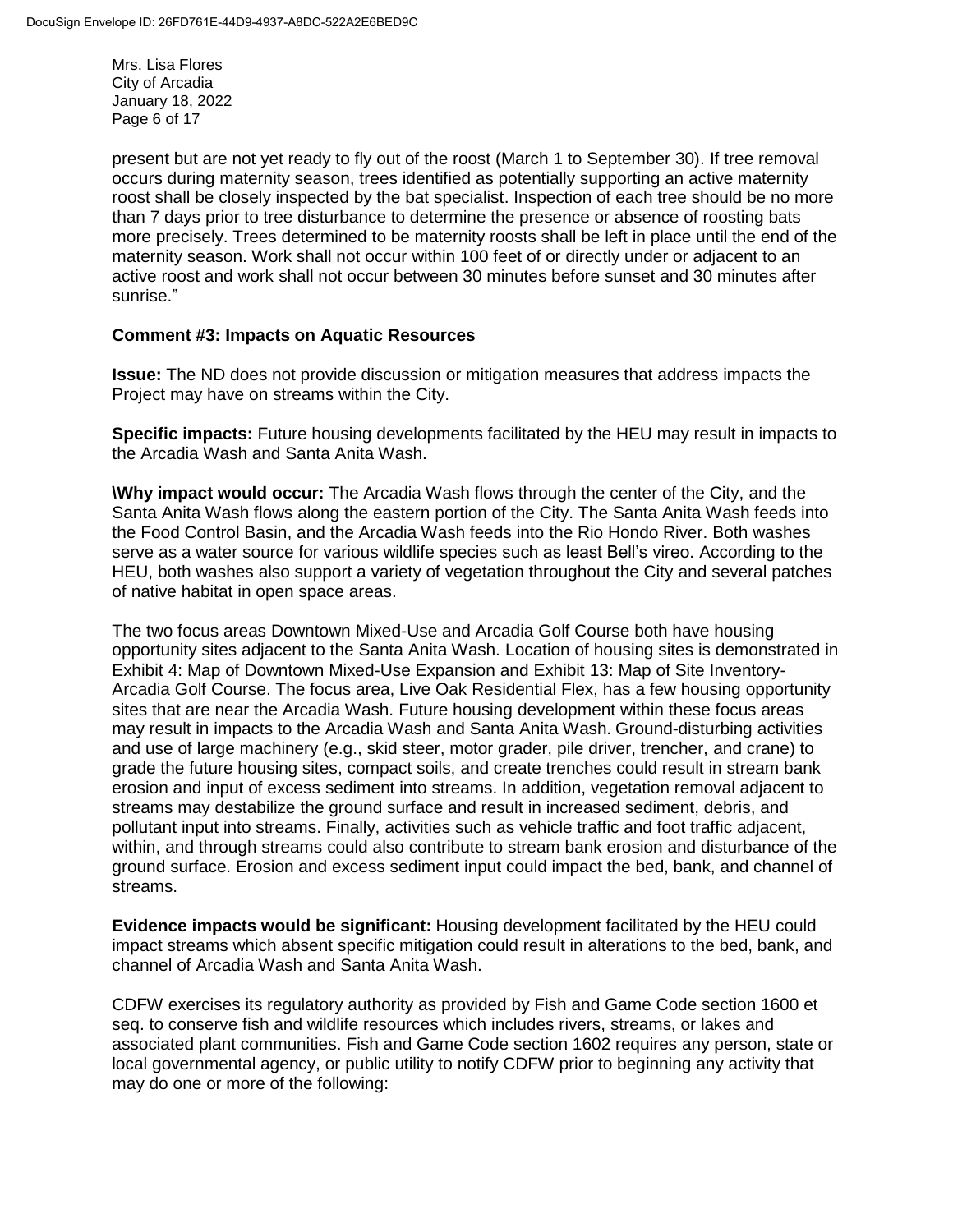Mrs. Lisa Flores City of Arcadia January 18, 2022 Page 7 of 17

- Divert or obstruct the natural flow of any river, stream, or lake;
- Change the bed, channel, or bank of any river, stream, or lake;
- Use material from any river, stream, or lake; or,
- Deposit or dispose of material into any river, stream, or lake.

#### **Recommended Potentially Feasible Mitigation Measure(s):**

**Mitigation Measure #1:** CDFW recommends future housing projects facilitated by the HEU should assess the Project's potential impacts on streams. Modifications to a river, creek, or stream in one area may result in bank erosion, channel incision, or drop in water level along that stream outside of the immediate impact area. If a future development results in impacts to a stream, the Project proponent should apply for a Lake and Stream Alteration Agreement pursuant under Fish and Game Code, section 1600 *et seq*. The Project applicant (or "entity") must provide notification to CDFW pursuant to Fish and Game Code, section 1600 *et seq*. Based on this notification and other information, CDFW determines whether a Lake and Streambed Alteration (LSA) Agreement with the applicant is required prior to conducting the proposed activities. Please visit CDFW's [Lake and Streambed Alteration Program](https://wildlife.ca.gov/Conservation/Environmental-Review/LSA) webpage to for information about LSA Notification and online submittal through the Environmental Permit Information Management System (EPIMS) Permitting Portal (CDFW 2022b). CDFW also recommends the LSA Notification should include a hydrology report to evaluate whether altering the streams may impact headwater streams where there is hydrologic connectivity. The hydrology report should also include a scour analysis to demonstrate that stream banks and streambed would not erode as a result of impacts within the Project site. Also, CDFW also requests a hydrological evaluation of the 100, 50, 25, 10, 5, and 2-year frequency storm event for existing and proposed conditions.

#### **Additional Recommendations**

Biological Baseline Assessment and Impact Analysis. According to Exhibit 3: Map of Candidate Housing Sites in the ND, a large amount of identified housing sites are located adjacent to the Arcadia Regional Park and Santa Anita Golf Course. These locations provide biological value to the area and can provide habitat for various wildlife species. CDFW recommends the ND require that future housing projects provide a complete assessment and impact analysis of the flora and fauna within and adjacent to the Project area, with emphasis upon identifying endangered, threatened, sensitive, regionally, and locally unique species, and sensitive habitats. Impact analysis will aid in determining any direct, indirect, and cumulative biological impacts, as well as specific mitigation or avoidance measures necessary to offset those impacts. CDFW recommends avoiding any sensitive natural communities found on or adjacent to the Project. CDFW also considers impacts to SSC a significant direct and cumulative adverse effect without implementing appropriate avoid and/or mitigation measures. The ND should include the following information:

a) Information on the regional setting that is critical to an assessment of environmental impacts, with special emphasis on resources that are rare or unique to the region [CEQA Guidelines, § 15125(c)]. The ND should require future housing projects to include measures to fully avoid and otherwise protect Sensitive Natural Communities from Project-related impacts. Project implementation may result in impacts to rare or endangered plants or plant communities that have been recorded adjacent to the Project vicinity. CDFW considers these communities as threatened habitats having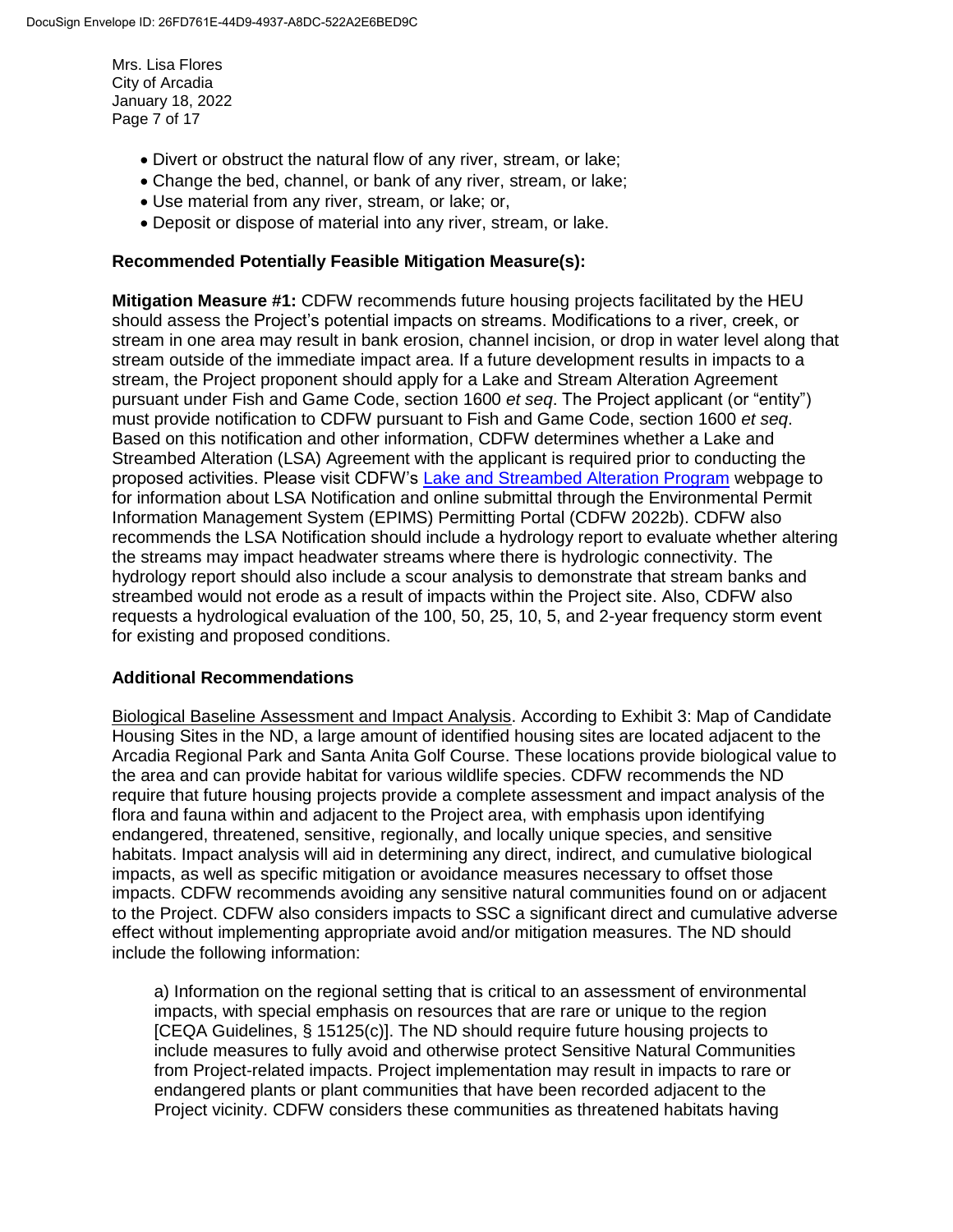Mrs. Lisa Flores City of Arcadia January 18, 2022 Page 8 of 17

> both regional and local significance. Plant communities, alliances, and associations with a [State-wide ranking](https://wildlife.ca.gov/Data/VegCAMP/Natural-Communities#sensitive%20natural%20communities) of S1, S2, S3 and S4 should be considered sensitive and declining at the local and regional level (CDFW 2022c);

b) A thorough, recent, floristic-based assessment of special status plants and natural communities, following CDFW's [Protocols for Surveying and Evaluating Impacts to](https://nrm.dfg.ca.gov/FileHandler.ashx?DocumentID=18959&inline) [Special Status Native Plant Populations and Natural Communities](https://nrm.dfg.ca.gov/FileHandler.ashx?DocumentID=18959&inline) (CDFW 2018a);

c) Floristic, alliance- and/or association-based mapping and vegetation impact assessments conducted at the Project site and within the neighboring vicinity. *[The](https://vegetation.cnps.org/) [Manual of California Vegetation](https://vegetation.cnps.org/)*, second edition, should also be used to inform this mapping and assessment (Sawyer, 2009). Adjoining habitat areas should be included in this assessment where site activities could lead to direct or indirect impacts offsite. Habitat mapping at the alliance level will help establish baseline vegetation conditions;

d) A complete, recent, assessment of the biological resources associated with each habitat type on site and within adjacent areas that could also be affected by the Project;

e) A complete, recent, assessment of rare, threatened, and endangered, and other sensitive species on site and within the area of potential effect, including California Species of Special Concern and California Fully Protected Species (Fish & Game Code, §§ 3511, 4700, 5050 and 5515). Species to be addressed should include all those which meet the CEQA definition of endangered, rare or threatened species (CEQA Guidelines, § 15380). Seasonal variations in use of the Project area should also be addressed. Focused species-specific surveys, conducted at the appropriate time of year and time of day when the sensitive species are active or otherwise identifiable, are required. Acceptable species-specific survey procedures should be developed in consultation with CDFW and the USFWS; and

f) A recent, wildlife and rare plant survey. CDFW generally considers biological field assessments for wildlife to be valid for a one-year period, and assessments for rare plants may be considered valid for a period of up to three years. Some aspects of the proposed Project may warrant periodic updated surveys for certain sensitive taxa, particularly if build out could occur over a protracted time frame, or in phases.

Data. CEQA requires that information developed in environmental impact reports and negative declarations be incorporated into a database (i.e., California Natural Diversity Database) which may be used to make subsequent or supplemental environmental determinations [Pub. Resources Code, § 21003, subd. (e)]. Accordingly, please report any special status species detected by completing and submitting [CNDDB Field Survey Forms](https://wildlife.ca.gov/Data/CNDDB/Submitting-Data) (CDFW 2022d). The City should ensure the data has been properly submitted, with all data fields applicable filled out, prior to finalizing/adopting the environmental document. The City should provide CDFW with confirmation of data submittal.

Mitigation and Monitoring Reporting Plan. CDFW recommends the City update the Project's environmental document to include mitigation measures recommended in this letter. CDFW provides comments to assist the City in developing mitigation measures that are specific,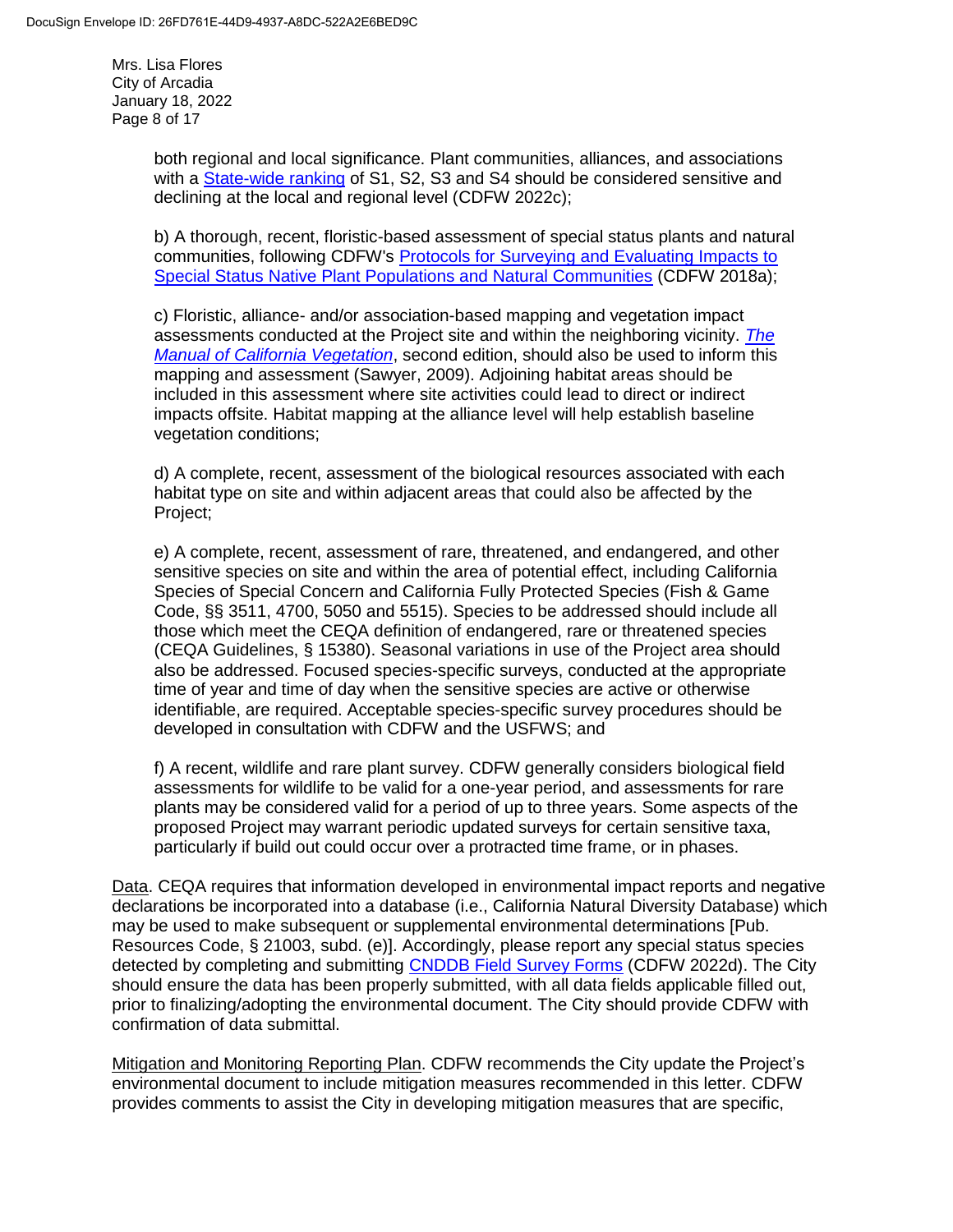Mrs. Lisa Flores City of Arcadia January 18, 2022 Page 9 of 17

detailed (i.e., responsible party, timing, specific actions, location), and clear in order for a measure to be fully enforceable and implemented successfully via a mitigation monitoring and/or reporting program (CEQA Guidelines, § 15097; Pub. Resources Code, § 21081.6). The City is welcome to coordinate with CDFW to further review and refine the Project's mitigation measures. Per Public Resources Code section 21081.6(a)(1), CDFW has provided the City with a summary of our suggested mitigation measures and recommendations in the form of an attached Draft Mitigation and Monitoring Reporting Plan (MMRP; Attachment A).

## **Filing Fees**

The Project, as proposed, would have an impact on fish and/or wildlife, and assessment of filing fees is necessary. Fees are payable upon filing of the Notice of Determination by the City of Arcadia and serve to help defray the cost of environmental review by CDFW. Payment of the fee is required for the underlying Project approval to be operative, vested, and final (Cal. Code Regs., tit. 14, § 753.5; Fish & G. Code, § 711.4; Pub. Resources Code, § 21089).

### **Conclusion**

We appreciate the opportunity to comment on the Project to assist the City of Arcadia in adequately analyzing and minimizing/mitigating impacts to biological resources. CDFW requests an opportunity to review and comment on any response that the City of Arcadia has to our comments and to receive notification of any forthcoming hearing date(s) for the Project [CEQA Guidelines, § 15073(e)]. If you have any questions or comments regarding this letter, please contact Julisa Portugal, Environmental Scientist, at (562) 330-7563 or [Julisa.Portugal@wildlife.ca.gov.](mailto:Julisa.Portugal@wildlife.ca.gov)

Sincerely,

DocuSigned by: Dro B6E58CFE24724F5..

Erinn Wilson-Olgin Environmental Program Manager I South Coast Region

ec: CDFW

Erinn Wilson-Olgin, Los Alamitos – [Erinn.Wilson-Olgin@wildlife.ca.gov](mailto:Erinn.Wilson-Olgin@wildlife.ca.gov) Victoria Tang, Los Alamitos – [Victoria.Tang@wildlife.ca.gov](mailto:Victoria.Tang@wildlife.ca.gov) Ruby Kwan-Davis, Los Alamitos – [Ruby.Kwan-Davis@wildlife.ca.gov](mailto:Ruby.Kwan-Davis@wildlife.ca.gov) Felicia Silva, Los Alamitos – [Felicia.Silva@wildlife.ca.gov](mailto:Felicia.Silva@wildlife.ca.gov) Fritz Rieman, Los Alamitos – [Frederic.Rieman@wildlife.ca.gov](mailto:Frederic.Rieman@wildlife.ca.gov) Cindy Hailey, San Diego – [Cindy.Hailey@wildlife.ca.gov](mailto:Cindy.Hailey@wildlife.ca.gov) CEQA Program Coordinator, Sacramento – [CEQACommentLetters@wildlife.ca.gov](mailto:CEQACommentLetters@wildlife.ca.gov)  State Clearinghouse, Office of Planning and Research – [State.Clearinghouse@opr.ca.gov](mailto:State.Clearinghouse@opr.ca.gov)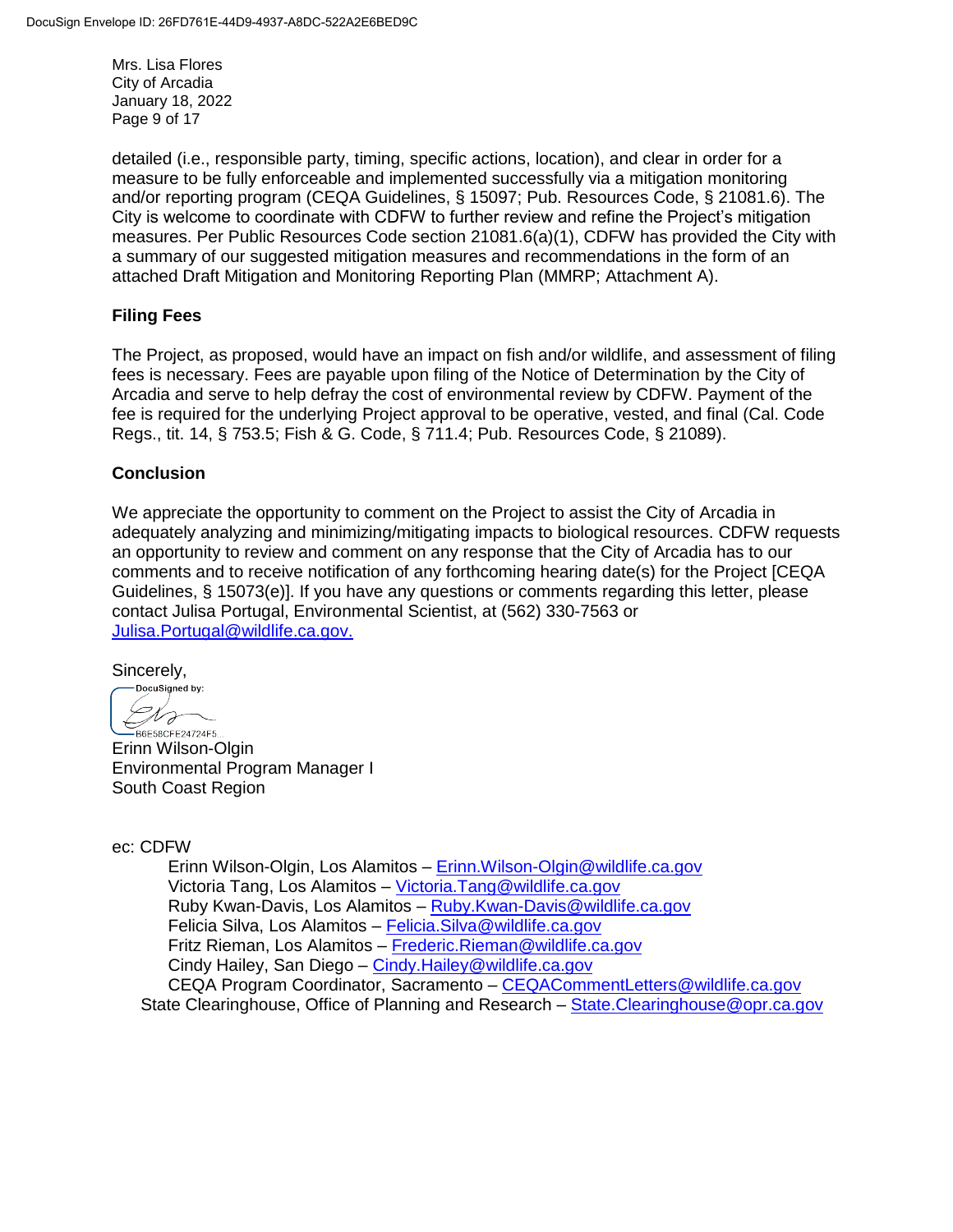Mrs. Lisa Flores City of Arcadia January 18, 2022 Page 10 of 17

## **References:**

- Avila-Flores, R., and B.M. Fenton. 2005. Use of Spatial features by Foraging Insectivorous Bats in a Large Urban Landscape. Journal of Mammalogy 86(6):1193-1204.
- [CDFWa] California Department of fish and Wildlife. 2018. Protocols for Surveying and Evaluating Impacts to Special Status Native Plant Populations and Sensitive Natural Communities. Available from:

[https://nrm.dfg.ca.gov/FileHandler.ashx?DocumentID=18959&inline.](https://nrm.dfg.ca.gov/FileHandler.ashx?DocumentID=18959&inline)

- [CDFWb] California Department of Fish and Wildlife. 2022. Lake and Streambed Alteration Program. Available from: [https://wildlife.ca.gov/Conservation/LSA.](https://wildlife.ca.gov/Conservation/LSA)
- [CDFWc] California Department of Fish and Wildlife. 2022. Natural Communities. Available from: [https://wildlife.ca.gov/Data/VegCAMP/Natural-Communities.](https://wildlife.ca.gov/Data/VegCAMP/Natural-Communities)
- [CDFWd] California Department of Fish and Wildlife. 2022. Submitting Data to the CNDDB. Available from: [https://wildlife.ca.gov/Data/CNDDB/Submitting-Data.](https://wildlife.ca.gov/Data/CNDDB/Submitting-Data)
- [CDFWe] California Department of Fish and Wildlife. 2022. California Natural Diversity Database. Available from: [https://wildlife.ca.gov/Data/CNDDB.](https://wildlife.ca.gov/Data/CNDDB)
- Johnston, D., Tatarian, G., Pierson, E. 2004. California Bat Mitigation Techniques, Solutions, and Effectiveness. Available from:

<https://nrm.dfg.ca.gov/FileHandler.ashx?DocumentID=10334>

Oprea, M., Mendes, P., Vieira, T.B., Ditchfield, A.D. 2009. Do Wooded Streets Provide Connectivity for Bats in an Urban Landscape? Biodiversity Conservation 18:2361-2371.

- Remington, S., and D.S. Cooper. 2014. Bat Survey of Griffith Park, Los Angeles, California. The Southwestern Naturalist 59(4):473-479.
- Sawyer, J. O., Keeler-Wolf, T., and Evens J.M. 2009. A Manual of California Vegetation, 2nd ed. ISBN 978-0-943460-49-9.
- [USFWS] United States Fish and Wildlife Service. 2001. Least Bell's vireo (*Vireo bellii pusillus*) Survey Guidelines. Available from:

[https://www.fws.gov/ventura/docs/species/protocols/lbv/leastbellsvireo\\_survey](https://www.fws.gov/ventura/docs/species/protocols/lbv/leastbellsvireo_survey-guidelines.pdf)[guidelines.pdf](https://www.fws.gov/ventura/docs/species/protocols/lbv/leastbellsvireo_survey-guidelines.pdf)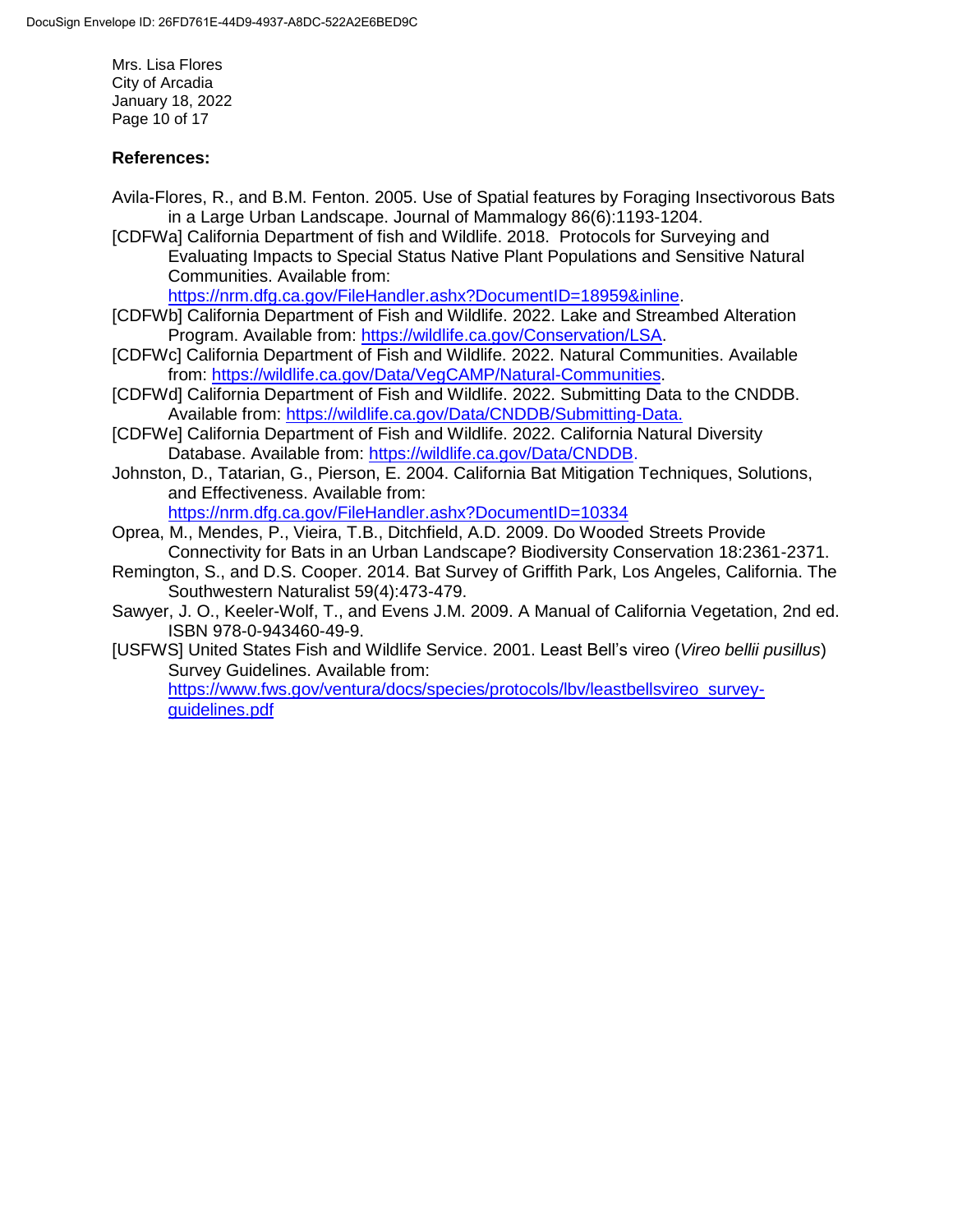

State of California – Natural Resources Agency *GAVIN NEWSOM, Governor* DEPARTMENT OF FISH AND WILDLIFE *CHARLTON H. BONHAM, Director*  South Coast Region 3883 Ruffin Road San Diego, CA 92123 (858) 467-4201 [www.wildlife.ca.gov](http://www.wildlife.ca.gov/)



# **Attachment A: Draft Mitigation and Monitoring Reporting Plan**

CDFW recommends the following language to be incorporated into a final environmental document for the Project.

| <b>Biological Resources (BIO)</b>                              |                                                                                                                                                                                                                                                                                                                                                                                                                                                                                                                                                                                                                                                                                                                                                                                                                                                                                                                                                                               |                                                                     |                                                                 |
|----------------------------------------------------------------|-------------------------------------------------------------------------------------------------------------------------------------------------------------------------------------------------------------------------------------------------------------------------------------------------------------------------------------------------------------------------------------------------------------------------------------------------------------------------------------------------------------------------------------------------------------------------------------------------------------------------------------------------------------------------------------------------------------------------------------------------------------------------------------------------------------------------------------------------------------------------------------------------------------------------------------------------------------------------------|---------------------------------------------------------------------|-----------------------------------------------------------------|
|                                                                | Mitigation Measure (MM) or Recommendation (REC)                                                                                                                                                                                                                                                                                                                                                                                                                                                                                                                                                                                                                                                                                                                                                                                                                                                                                                                               | <b>Timing</b>                                                       | <b>Responsible Party</b>                                        |
| <b>MM-BIO-1- least</b><br><b>Bell's vireo</b><br><b>Survey</b> | Future housing development projects shall conduct least Bell's<br>vireo surveys to determine presence/absence on future housing<br>sites. Future project proponents shall retain a qualified biologist to<br>conduct protocol surveys for least Bell's vireo. The qualified<br>biologist shall conduct surveys according to USFWS Least Bell's<br>Vireo Survey Guidelines. All potential least Bell's vireo habitat shall<br>be surveyed at least eight times during the period from April 10<br>through July 31. CDFW and USFWS shall be notified of survey<br>findings, including negative findings, within 45 calendar days<br>following the completion of protocol-level surveys.                                                                                                                                                                                                                                                                                         | Prior to<br>construction<br>activities and<br>vegetation<br>removal | Project-level lead<br>agency/<br>Designated<br><b>Biologist</b> |
| MM-BIO-2-<br><b>Nesting Bird</b><br><b>Survey</b>              | All future housing developments shall avoid any construction<br>activity during nesting season. If not feasible, and future housing<br>development occurs between January 1 through September 15, a<br>nesting bird and raptor survey shall be conducted within a 500-foot<br>radius of the construction site, prior to any ground-disturbing<br>activities (e.g., staging, mobilization, grading) as well as prior to<br>any vegetation removal within the Project site. The nesting bird<br>surveys shall be conducted at appropriate nesting times and<br>concentrate on potential roosting or perch sites. Future housing<br>project proponents shall require surveys be conducted by a<br>qualified biologist no more than 7 days prior to the beginning of<br>any Project-related activity likely to impact raptors and migratory<br>songbirds, for the entire Project site. If Project activities are<br>delayed or suspended for more than 7 days during the breeding | Prior to<br>construction<br>activities and<br>vegetation<br>removal | Project-level lead<br>agency/<br>Designated<br><b>Biologist</b> |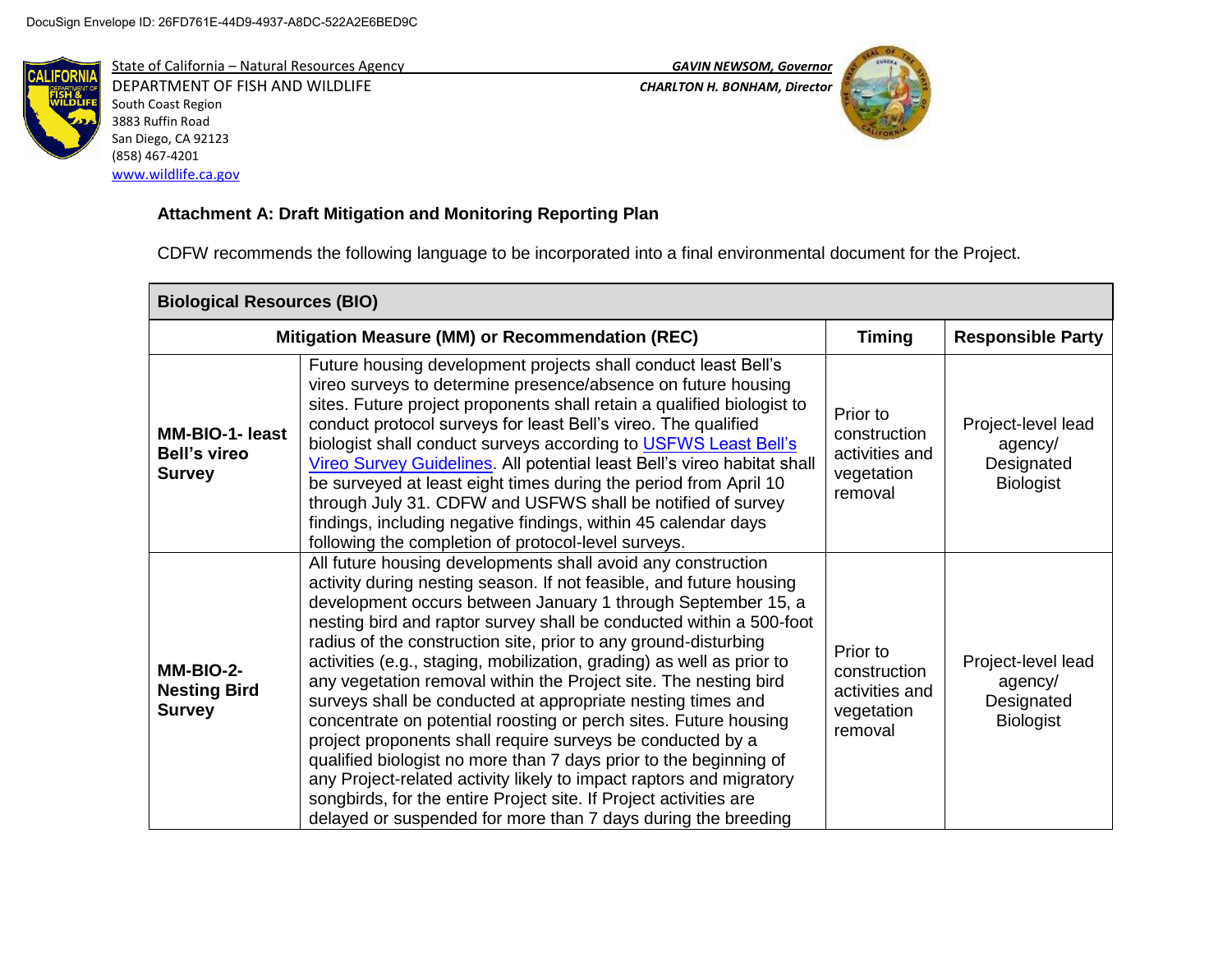Mrs. Lisa Flores City of Arcadia January 18, 2022 Page 12 of 17

| MM-BIO-3- Bat<br><b>Surveys</b>                           | season, repeat the surveys. If nesting raptors and migratory<br>songbirds are identified, CDFW recommends the following<br>minimum no-disturbance buffers be implemented: 300 feet around<br>active passerine (perching birds and songbirds) nests, 500 feet<br>around active non-listed raptor nests and 0.5 mile around active<br>listed bird nests. These buffers should be maintained until the<br>breeding season has ended or until a qualified biologist has<br>determined that the birds have fledged and are no longer reliant<br>upon the nest or parental care for survival.<br>Future housing development that may occur near potential bat<br>roosting habitat, require a qualified bat specialist to conduct bat<br>surveys within these areas (plus a 100-foot buffer as access<br>allows). These surveys shall identify potential habitat that could<br>provide daytime and/or nighttime roost sites, and any maternity<br>roosts. CDFW recommends using acoustic recognition technology<br>to maximize detection of bats. A discussion of survey results,<br>including negative findings shall be provided to the City.<br>Depending on the survey results, a qualified bat specialist shall<br>discuss potentially significant effects of the Project on bats and<br>include species specific mitigation measures to reduce impacts to<br>below a level of significance. Surveys, reporting, and preparation<br>of robust mitigation measures by a qualified bat specialist shall be | Prior to<br>construction<br>activities and<br>vegetation<br>removal | Project-level lead<br>agency/Bat<br>Specialist |
|-----------------------------------------------------------|--------------------------------------------------------------------------------------------------------------------------------------------------------------------------------------------------------------------------------------------------------------------------------------------------------------------------------------------------------------------------------------------------------------------------------------------------------------------------------------------------------------------------------------------------------------------------------------------------------------------------------------------------------------------------------------------------------------------------------------------------------------------------------------------------------------------------------------------------------------------------------------------------------------------------------------------------------------------------------------------------------------------------------------------------------------------------------------------------------------------------------------------------------------------------------------------------------------------------------------------------------------------------------------------------------------------------------------------------------------------------------------------------------------------------------------------------------------------------------------------------------|---------------------------------------------------------------------|------------------------------------------------|
|                                                           | completed and submitted to the City prior to any Project-related<br>ground-disturbing activities or vegetation removal at or near<br>locations of roosting habitat for bats.                                                                                                                                                                                                                                                                                                                                                                                                                                                                                                                                                                                                                                                                                                                                                                                                                                                                                                                                                                                                                                                                                                                                                                                                                                                                                                                           |                                                                     |                                                |
| $MM-BIO-4 - Bat$<br><b>Tree Removal</b><br><b>Process</b> | If bats are not detected, but the bat specialist determines that<br>roosting bats may be present at any time of year and could roost in<br>trees, trees shall be pushed down using heavy machinery rather<br>than felling it with a chainsaw. To ensure the optimum warning for<br>any roosting bats that may still be present, trees shall be pushed<br>lightly two to three times, with a pause of approximately 30<br>seconds between each nudge to allow bats to become active. The<br>tree shall then be pushed to the ground slowly and remain in place<br>until it is inspected by a bat specialist. Trees that are known to be                                                                                                                                                                                                                                                                                                                                                                                                                                                                                                                                                                                                                                                                                                                                                                                                                                                                 | During any<br>construction<br>and activities                        | <b>Bat Specialist</b>                          |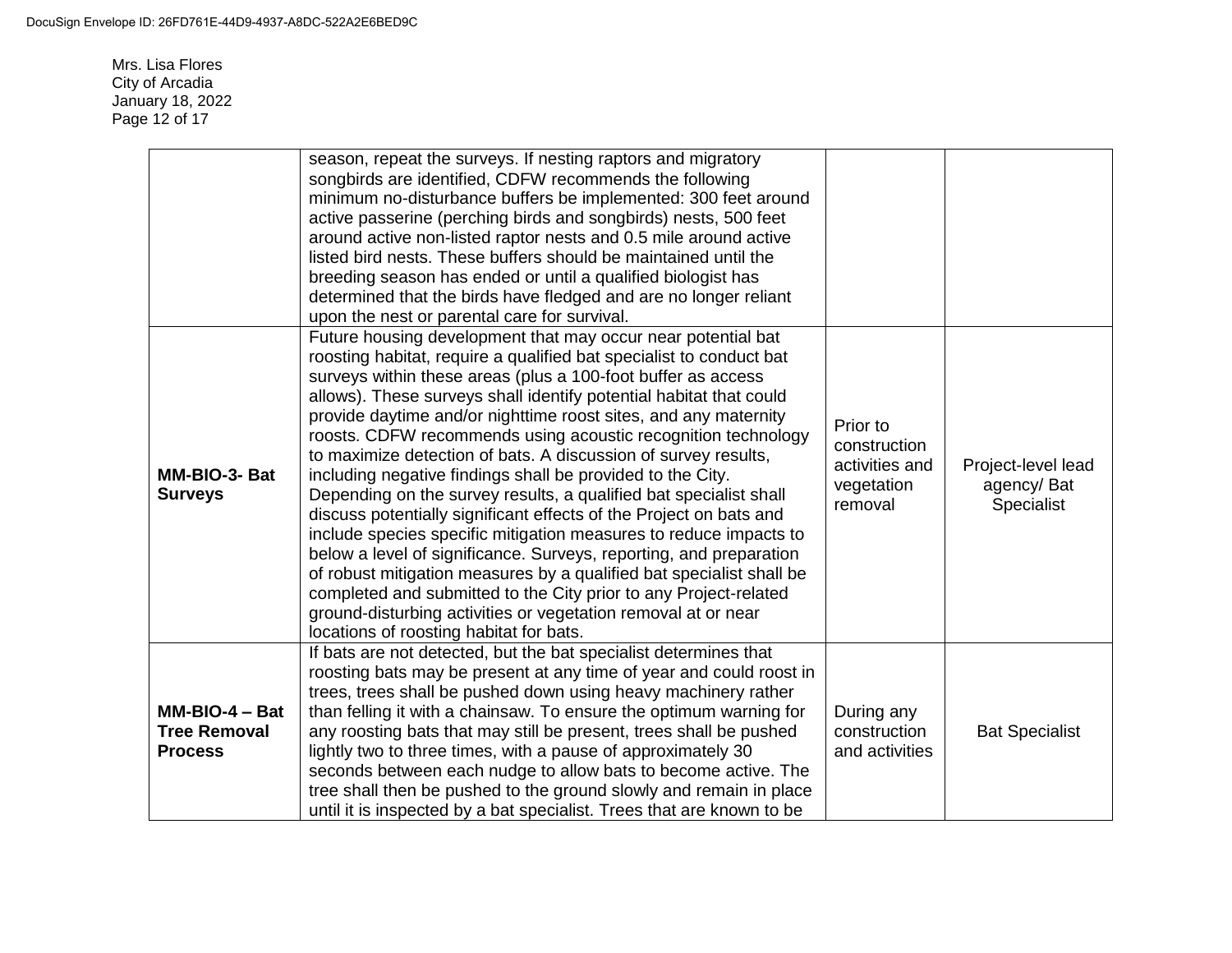Mrs. Lisa Flores City of Arcadia January 18, 2022 Page 13 of 17

|                                                            | bat roosts shall not be bucked or mulched immediately. A period of<br>at least 24 hours, and preferably 48 hours, shall elapse prior to<br>such operations to allow bats to escape.                                                                                                                                                                                                                                                                                                                                                                                                                                                                                                                                                                                                                                                                                                                                                |                                                                     |                                                  |
|------------------------------------------------------------|------------------------------------------------------------------------------------------------------------------------------------------------------------------------------------------------------------------------------------------------------------------------------------------------------------------------------------------------------------------------------------------------------------------------------------------------------------------------------------------------------------------------------------------------------------------------------------------------------------------------------------------------------------------------------------------------------------------------------------------------------------------------------------------------------------------------------------------------------------------------------------------------------------------------------------|---------------------------------------------------------------------|--------------------------------------------------|
| MM-BIO-5-Bat<br><b>Maternity Roost</b><br><b>Detection</b> | If maternity roosts are found, to the extent feasible, work shall be<br>scheduled between October 1 and February 28, outside of the<br>maternity roosting season when young bats are present but are not<br>yet ready to fly out of the roost (March 1 to September 30). If tree<br>removal occurs during maternity season, trees identified as<br>potentially supporting an active maternity roost shall be closely<br>inspected by the bat specialist. Inspection of each tree shall be no<br>more than 7 days prior to tree disturbance to determine the<br>presence or absence of roosting bats more precisely. Trees<br>determined to be maternity roosts shall be left in place until the end<br>of the maternity season. Work shall not occur within 100 feet of or<br>directly under or adjacent to an active roost and work shall not<br>occur between 30 minutes before sunset and 30 minutes after<br>sunrise.          | Prior to and<br>during any<br>construction<br>and activities        | <b>Bat Specialist</b>                            |
| MM-BIO-6-<br><b>Aquatic</b><br><b>Resources</b>            | Future housing developments facilitated by the HEU shall<br>assess the Project's potential impacts on streams.<br>Modifications to a river, creek, or stream in one area may<br>result in bank erosion, channel incision, or drop in water level<br>along that stream outside of the immediate impact area. If a<br>future development results in impacts to a stream, the Project<br>proponent shall apply for a Lake and Stream Alteration<br>Agreement pursuant under Fish and Game Code, section<br>1600 et seq. The Project applicant (or "entity") shall provide<br>notification to CDFW pursuant to Fish and Game Code,<br>section 1600 et seq. Based on this notification and other<br>information, CDFW determines whether a Lake and<br>Streambed Alteration (LSA) Agreement with the applicant is<br>required prior to conducting the proposed activities. Please<br>visit CDFW's Lake and Streambed Alteration Program | Prior to<br>construction<br>activities and<br>vegetation<br>removal | City of Arcadia/<br>Project-level lead<br>agency |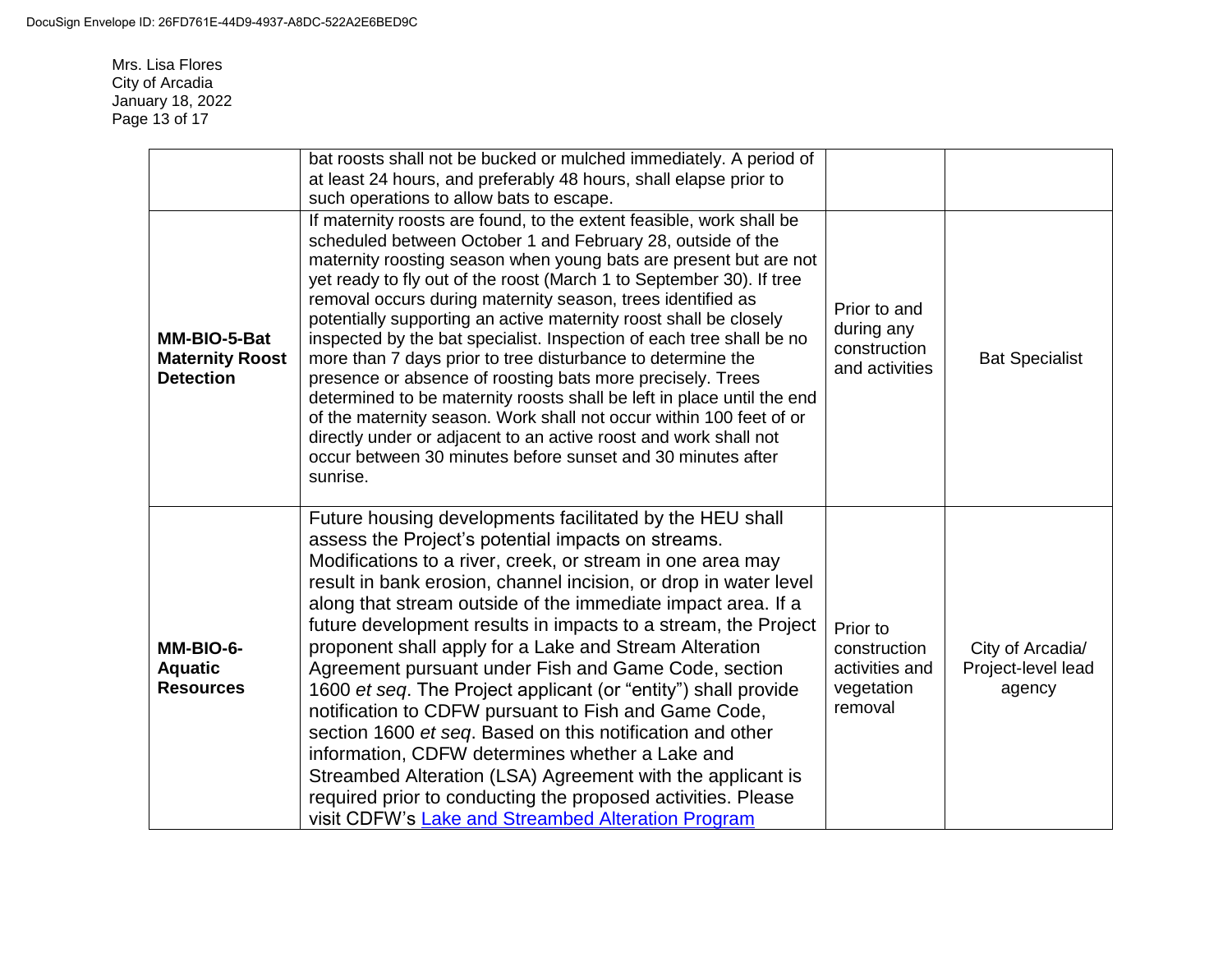Mrs. Lisa Flores City of Arcadia January 18, 2022 Page 14 of 17

|                                                                            | webpage to for information about LSA Notification and online<br>submittal through the Environmental Permit Information<br>Management System (EPIMS) Permitting Portal. The LSA<br>Notification shall include a hydrology report to evaluate<br>whether altering the streams may impact headwater streams<br>where there is hydrologic connectivity. The hydrology report<br>shall also include a scour analysis to demonstrate that<br>stream banks and streambed would not erode as a result of<br>impacts within the Project site. Also, CDFW also requests a<br>hydrological evaluation of the 100, 50, 25, 10, 5, and 2-year<br>frequency storm event for existing and proposed conditions. |                                                                         |                                                    |
|----------------------------------------------------------------------------|-------------------------------------------------------------------------------------------------------------------------------------------------------------------------------------------------------------------------------------------------------------------------------------------------------------------------------------------------------------------------------------------------------------------------------------------------------------------------------------------------------------------------------------------------------------------------------------------------------------------------------------------------------------------------------------------------|-------------------------------------------------------------------------|----------------------------------------------------|
| <b>REC-1- CESA</b><br><b>Consultation</b>                                  | If future housing projects will impact least Bell's vireo, early<br>consultation with CDFW is encouraged, as significant modification<br>to a Project and mitigation measures may be required to obtain a<br>CESA Permit. Appropriate authorization from CDFW may include<br>an Incidental Take Permit or a Consistency Determination in<br>certain circumstances, among other options [Fish & G. Code, §§<br>2080.1, 2081, subds. (b) and (c)].                                                                                                                                                                                                                                                | Prior to any<br>construction<br>activities and<br>vegetation<br>removal | Project-level lead<br>agency/Project<br>Applicant  |
| <b>REC-2-ESA</b><br><b>Consultation</b>                                    | Take under the ESA also includes significant habitat modification<br>or degradation that could result in death or injury to a listed species<br>by interfering with essential behavioral patterns such as breeding,<br>foraging, or nesting. CDFW recommends consultation with the<br>USFWS, in order to comply with ESA, is advised well in advance of<br>any ground-disturbing activities and/or vegetation removal that<br>may impact least Bell's vireo.                                                                                                                                                                                                                                    | Prior to any<br>construction<br>activities and<br>vegetation<br>removal | Project-level lead<br>agency/Project<br>Applicant  |
| <b>REC-3-</b><br><b>Biological</b><br><b>Baseline</b><br><b>Assessment</b> | CDFW recommends the ND require that future housing projects<br>provide a complete assessment and impact analysis of the flora<br>and fauna within and adjacent to the Project area, with emphasis<br>upon identifying endangered, threatened, sensitive, regionally, and<br>locally unique species, and sensitive habitats. Impact analysis will<br>aid in determining any direct, indirect, and cumulative biological<br>impacts, as well as specific mitigation or avoidance measures<br>necessary to offset those impacts. CDFW recommends avoiding                                                                                                                                          | Prior to<br>construction<br>activities and<br>vegetation<br>removal     | Project-level lead<br>agency/ Project<br>Applicant |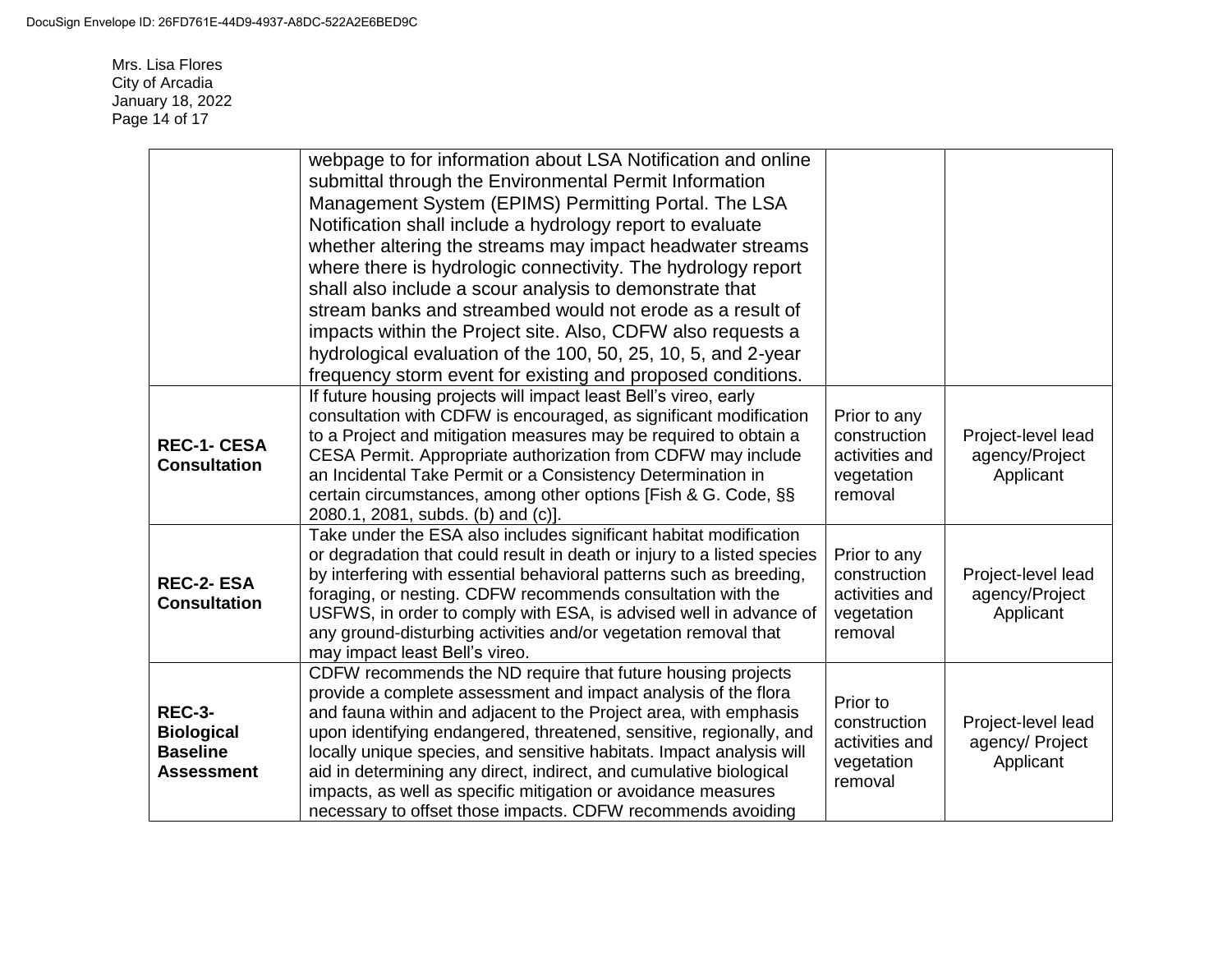Mrs. Lisa Flores City of Arcadia January 18, 2022 Page 15 of 17

| any sensitive natural communities found on or adjacent to the<br>Project. CDFW also considers impacts to SSC a significant direct<br>and cumulative adverse effect without implementing appropriate<br>avoid and/or mitigation measures. The ND should include the<br>following information:                                                                                                                                                                                                                                                                                                                                                                                                                                                                                                                                                                         |  |
|----------------------------------------------------------------------------------------------------------------------------------------------------------------------------------------------------------------------------------------------------------------------------------------------------------------------------------------------------------------------------------------------------------------------------------------------------------------------------------------------------------------------------------------------------------------------------------------------------------------------------------------------------------------------------------------------------------------------------------------------------------------------------------------------------------------------------------------------------------------------|--|
| a) Information on the regional setting that is critical to an<br>assessment of environmental impacts, with special emphasis<br>on resources that are rare or unique to the region [CEQA<br>Guidelines, § 15125(c)]. The ND should require future<br>housing projects to include measures to fully avoid and<br>otherwise protect Sensitive Natural Communities from<br>Project-related impacts. Project implementation may result in<br>impacts to rare or endangered plants or plant communities<br>that have been recorded adjacent to the Project vicinity.<br>CDFW considers these communities as threatened habitats<br>having both regional and local significance. Plant<br>communities, alliances, and associations with a <b>State-wide</b><br>ranking of S1, S2, S3 and S4 should be considered sensitive<br>and declining at the local and regional level |  |
| b) A thorough, recent, floristic-based assessment of special<br>status plants and natural communities, following CDFW's<br>Protocols for Surveying and Evaluating Impacts to<br><b>Special Status Native Plant Populations and Natural</b><br><b>Communities</b>                                                                                                                                                                                                                                                                                                                                                                                                                                                                                                                                                                                                     |  |
| c) Floristic, alliance- and/or association-based mapping and<br>vegetation impact assessments conducted at the Project site<br>and within the neighboring vicinity. <i>The Manual of California</i><br>Vegetation, second edition, should also be used to inform this<br>mapping and assessment. Adjoining habitat areas should be<br>included in this assessment where site activities could lead to<br>direct or indirect impacts offsite. Habitat mapping at the<br>alliance level will help establish baseline vegetation                                                                                                                                                                                                                                                                                                                                        |  |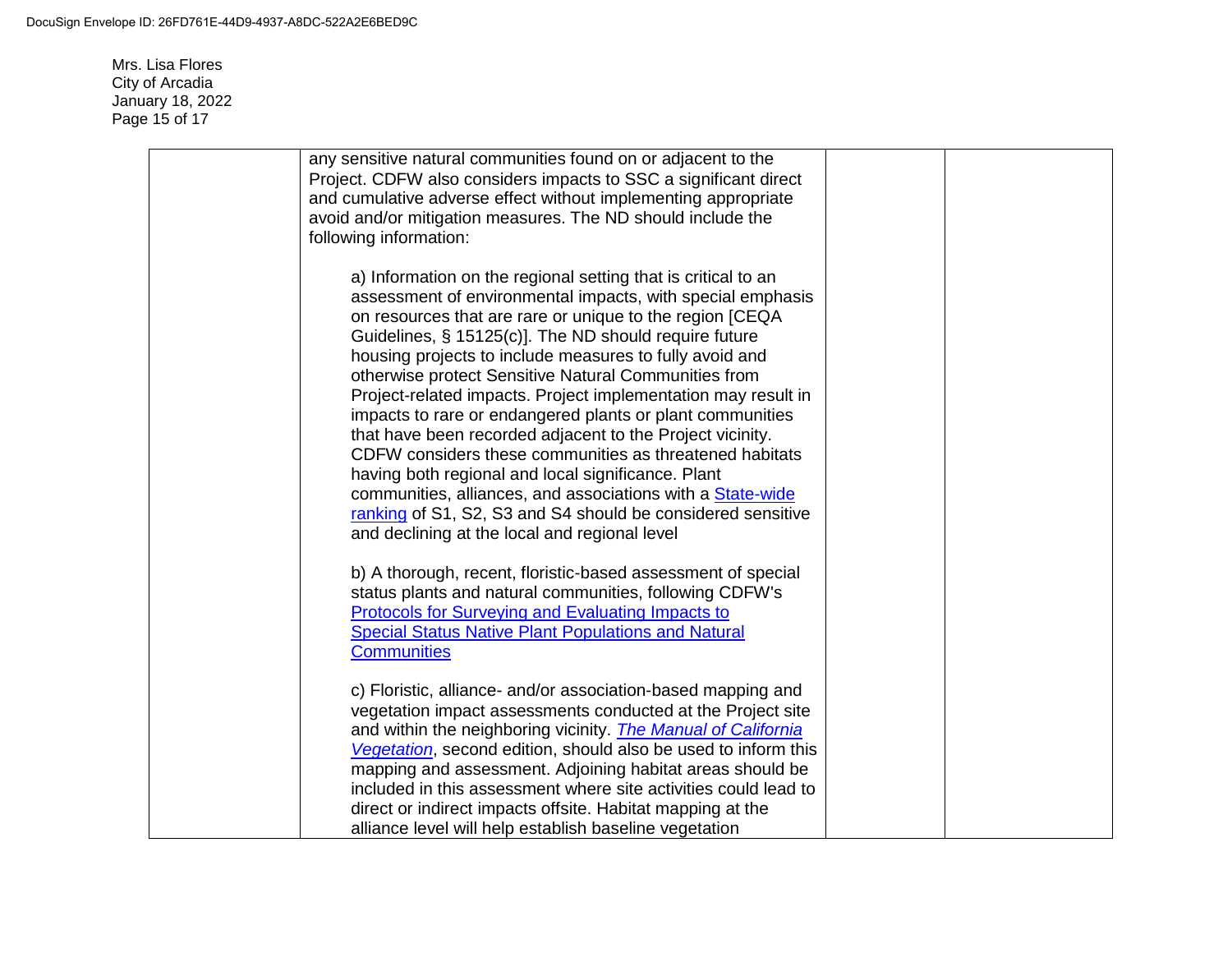Mrs. Lisa Flores City of Arcadia January 18, 2022 Page 16 of 17

|            | conditions                                                                                                                                                                                                                                                                                                                                                                                                                                                                                                                                                                                                                                                                                                                                                                                                                                                     |                                                      |                              |
|------------|----------------------------------------------------------------------------------------------------------------------------------------------------------------------------------------------------------------------------------------------------------------------------------------------------------------------------------------------------------------------------------------------------------------------------------------------------------------------------------------------------------------------------------------------------------------------------------------------------------------------------------------------------------------------------------------------------------------------------------------------------------------------------------------------------------------------------------------------------------------|------------------------------------------------------|------------------------------|
|            | d) A complete, recent, assessment of the biological<br>resources associated with each habitat type on site and<br>within adjacent areas that could also be affected by the<br>Project                                                                                                                                                                                                                                                                                                                                                                                                                                                                                                                                                                                                                                                                          |                                                      |                              |
|            | e) A complete, recent, assessment of rare, threatened, and<br>endangered, and other sensitive species on site and within<br>the area of potential effect, including California Species of<br>Special Concern and California Fully Protected Species (Fish<br>& Game Code, §§ 3511, 4700, 5050 and 5515). Species to<br>be addressed should include all those which meet the CEQA<br>definition of endangered, rare or threatened species (CEQA<br>Guidelines, § 15380). Seasonal variations in use of the<br>Project area should also be addressed. Focused species-<br>specific surveys, conducted at the appropriate time of year<br>and time of day when the sensitive species are active or<br>otherwise identifiable, are required. Acceptable species-<br>specific survey procedures should be developed in<br>consultation with CDFW and the USFWS; and |                                                      |                              |
|            | f) A recent, wildlife and rare plant survey. CDFW generally<br>considers biological field assessments for wildlife to be valid<br>for a one-year period, and assessments for rare plants may<br>be considered valid for a period of up to three years. Some<br>aspects of the proposed Project may warrant periodic<br>updated surveys for certain sensitive taxa, particularly if build<br>out could occur over a protracted time frame, or in phases.                                                                                                                                                                                                                                                                                                                                                                                                        |                                                      |                              |
| REC-4-Data | Project-level lead agencies should ensure sensitive and special<br>status species data have been properly submitted to the California<br>Natural Diversity Database with all data fields applicable filled out.<br>Confirmation of data submittal should be provided to CDFW.                                                                                                                                                                                                                                                                                                                                                                                                                                                                                                                                                                                  | Prior to<br>finalizing/<br>adopting<br>project-level | Project-level lead<br>agency |